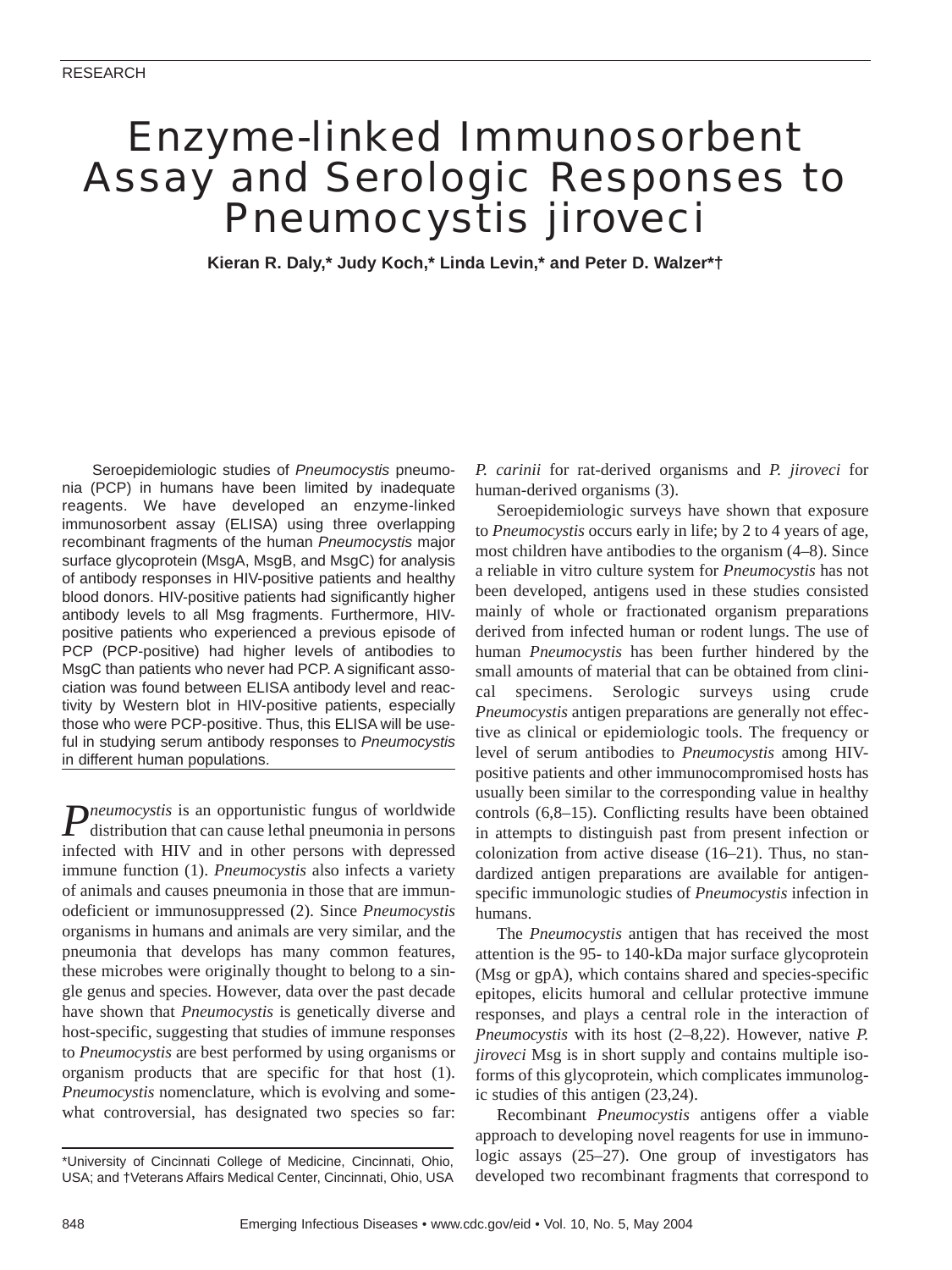the amino and carboxyl halves of Msg (25,26). In Western blot analysis, the carboxyl fragment was recognized more frequently by serum specimens than the amino fragment but did not distinguish between HIV-positive patients and healthy donors. An enzyme-linked immunosorbent assay (ELISA) using the carboxyl fragment showed significantly higher antibody levels in HIV-negative patients with *Pneumocystis* pneumonia (PCP) compared with healthy controls, but it could not distinguish among HIVpositive, PCP-positive and HIV-positive, PCP-negative patients and controls.

We recently developed three overlapping recombinant fragments of Msg that span the length of *P. jiroveci* Msg and used these antigens to measure serum antibodies by Western blot in healthy blood donors and HIV patients (27). The data showed significant differences in the frequency of reactivity to the Msg constructs, not only between the two groups but also between PCP-positive and PCP-negative patients with HIV.

Although Western blot is a valuable serologic technique, its major limitation is that it is not quantitative. ELISA overcomes this problem and is better suited for population surveys. We developed an ELISA using recombinant Msg fragments as antigens and analyzed antibody responses of healthy blood donors and HIV-positive patients (including PCP-positive and PCP-negative patients). We present three different analyses of the ELISA data and compare the results to those obtained by Western blot.

## **Materials and Methods**

Serum samples as well as the demographic and clinical information about the human participants in this study were described in detail in our earlier report (27). That report also describes how recombinant Msg fragments were cloned, expressed, and purified and how Western blot was performed.

#### **Enzyme-linked Immunosorbent Assay**

Serum specimens were tested against the following antigens: recombinant Msg fragments; *Escherichia coli* extract expressing the pET vector without insert as a vector control; tetanus toxoid (TT) as a positive control; phosphate-buffered saline (PBS) without antigen (negative control). A standard serum sample, obtained from a healthy donor with known reactivity to MsgA, MsgB, and MsgC in Western blot, is run on each plate as a control. Duplicate wells of a 96-well plate were coated with antigen (1 µg/mL, 100 µL/well in PBS pH 7.4 overnight. The plates were washed in wash buffer (PBS with 0.05% Tween-20) and blocked with blocking buffer (wash buffer with 5% nonfat milk) (200  $\mu$ L/well) for 2 h at room temperature. The plates were washed again, and human serum

diluted 1/100 in blocking buffer was added to each well (100  $\mu$ L/well). The plates were rocked overnight at 4 $\rm{°C}$ , washed in wash buffer, and horseradish peroxidase (HRP) labeled goat anti-human immunoglobulin (Ig) G (heavy and light chains) was added to each well  $(100 \mu L/well$  at 1/5,000 dilution in blocking buffer). HRP-labeled S-protein was used on each plate as a positive control and to correct for antigen loading. The plates were incubated at room temperature for 1 h, washed, and developed by adding 3,3′,5,5′-tetramethylbenzidine substrate (100 µL/well). Color was allowed to develop for 4 min, the reaction was stopped by adding 100  $\mu$ L of 0.18 mol/L H<sub>2</sub>SO<sub>4</sub> to each well, and the plates were read at a wavelength of 450 nm.

Data were analyzed three different ways. In ELISA 1, the reactivity of each serum specimen to Msg was expressed as the ratio of reactivity to the pET vector (mean optical density [OD]  $Msg_{test\, serum}$  – mean OD PBS $_{test\, serum}$ ) / (mean OD  $pET_{test\, serum}$  — mean OD  $PBS_{test\, serum}$ ). In ELISA 2, the reactivity to Msg was expressed as the percent reactivity to TT for each serum: (mean OD  $\text{Msg}_{\text{test serum}} - \text{mean}$ OD  $\mathrm{PBS_{test\,serum}}$ ) / (mean OD TT $_{\mathrm{test\,serum}}$  — mean OD  $\mathrm{PBS_{test}}$  $_{\text{serum}}$ ) x 100. In ELISA 3, the reactivity to Msg was expressed as percent reactivity of the standard serum: (mean OD  $Msg_{test, serum}$  – the mean OD  $PBS_{test, serum}$ ) / mean OD  $Msg_{standard\; serum}$  – the mean OD PBS standard serum) x 100. Variations in assay results using the control serum were measured for MsgA and MsgC on a per-plate basis ( $n = 6$ , coefficients of variation [CV] 3%–5%for MsgA and  $3.6\% - 7\%$  for MsgC), a daily basis using two plates (n = 12, CV 3.3%–5.8% for MsgA and 4.8%–7.4% for MsgC), and an overall basis (across 4 days with two plates per day)  $(n = 48, CV 8.7\%$  for Msg A and 13.3% for MsgC).

### **Statistics**

Geometric means and 95% confidence intervals (95% CI) of observed ELISA measurements were obtained by patient category and antigen status. Before analysis, ELISA measurements were log-transformed to approximate normality. Weighted least squares regression analysis of variance (ANOVA) was carried out for each ELISA measurement separately to test the equality of ELISA means between PCP-positive, PCP-negative, HIV, and donor categories, adjusted for categorically modeled antigen level (A, B, C). The weighting values were the inverse of the within-category ELISA variances. The means of PCP-positive, PCP-negative, and HIV groups were compared to the mean of blood donors by calculating a post hoc linear contrast of individual estimates. The model included interactions between antigens and patient categories to allow for possible differences in the effect of patient status on mean values of ELISA among antigen levels. Significance was judged as  $p < 0.05$ , unless stated otherwise.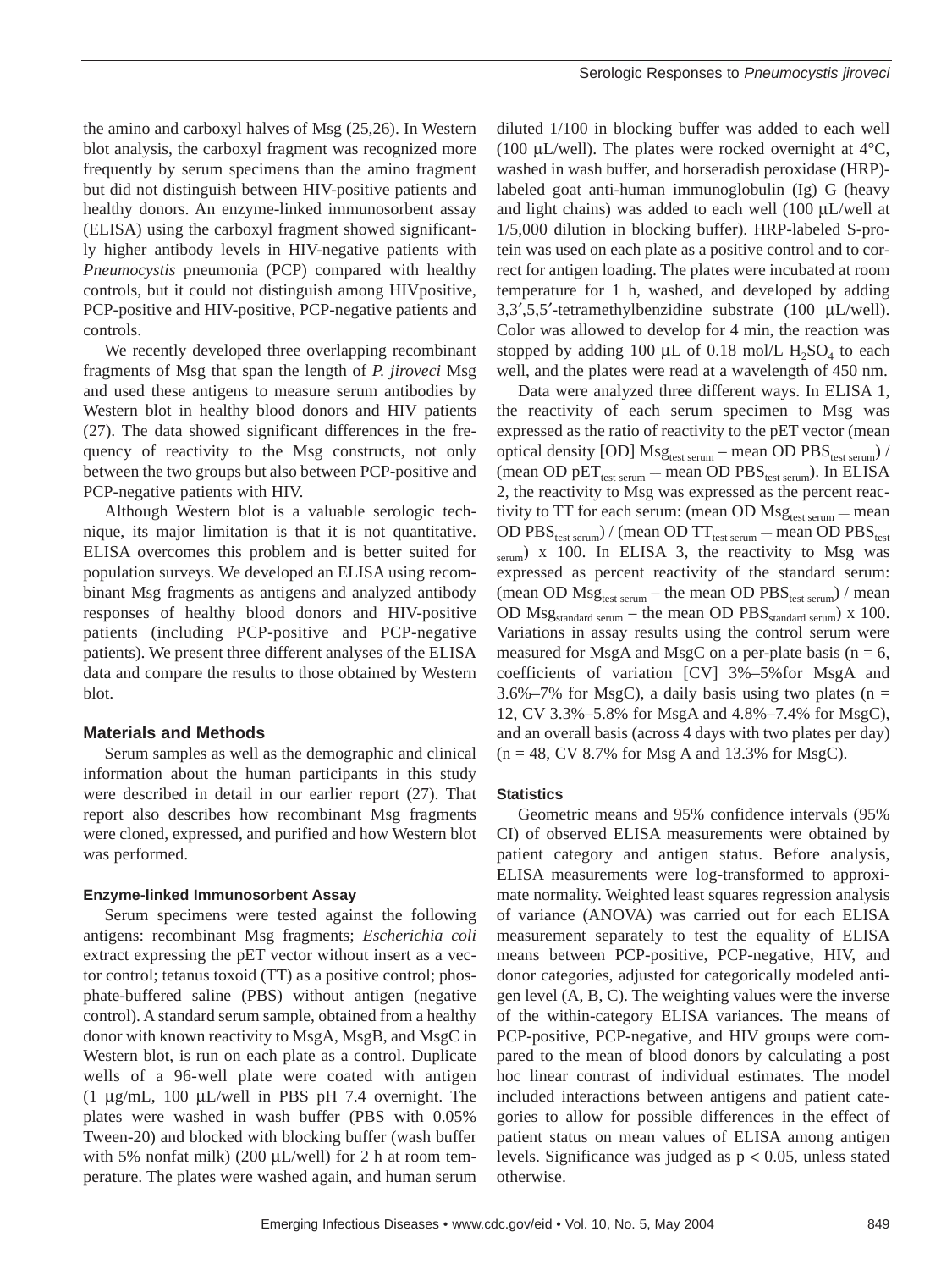## RESEARCH

The association between Western blot positivity and ELISA was investigated by logistic regression in which Western blot (dichotomous  $\pm$ ) was related to continuously measured ELISA, adjusted for categorically modeled antigen level (A, B, C) and patient group (PCP-positive, PCPnegative, HIV, donor). Associations were obtained by calculating the odds of Western blot positive versus negative results for increasing ELISA reactivity, ranging from low (25th percentile) to high (75th percentile). From the same analysis, odds ratios (ORs) measuring associations between Western blot positivity and patient status (donor versus PCP-positive, PCP-negative, HIV) were calculated at midpoints of ELISA 1, 2, and 3, equal to 2.7, 16, and 35, respectively. ORs for the combined PCP groups, i.e., blood donor versus HIV, were obtained by comparing the mean of PCP groups to mean of the donor group, calculated from a linear contrast of the individual group effects. Significance was judged by obtaining 95% CI of ORs. A CI that does not include 1 indicates a significant association (two-sided  $p = 0.05$ ) between the odds of Western blot reactivity when ELISA results are high versus low, or between blood donors and patient groups at the midpoint of ELISA measurements.

Spearman correlation coefficients were obtained by measuring associations between ELISA and CD4 and viral counts in HIV patients. All statistical analyses were performed by using the SAS statistical analysis system (SAS for Windows, Version 8.2, SAS Institute, Cary, NC.)

## **Results**

# **Analysis of HIV-Positive and Blood Donor Serum Specimens**

The reactivity of serum antibodies from HIV patients and healthy blood donors to MsgA, MsgB, and MsgC was compared by three different ELISA analyses (Table 1). Irrespective of the method of analysis, HIV-positive patients had significantly higher levels of antibody than healthy blood donors to each of the Msg fragments (p < 0.001), even though the range of ELISA values overlapped between the two groups (Figure). In blood donors, antigen



Figure. Antibody reactivity of healthy blood donors (donors); HIVpositive; PCP-positive, HIV-positive; and PCP-negative, HIV-positive patients to human *Pneumocystis* major surface glycoprotein C (MsgC) by enzyme-linked immunosorbent assay 1 (ratio to pET), showing the range, 25% and 75% confidence intervals, and median of the data. Data were log-transformed to approximate normality.

reactivity was hierarchical (MsgC > MsgA > MsgB) for all methods of analysis. Similar results were seen for HIV patients in ELISA 1 and 2, but in ELISA 3 reactivity to MsgB was higher than to MsgA or MsgC (not significant).

To determine if the increased reactivity of the HIV serum samples could be accounted for by increased antibodies in the PCP-positive patients as a consequence of infection with *Pneumocystis*, we compared the reactivity of HIV-positive, PCP-negative and HIV-positive, PCPpositive patients with that of blood donors (Table 1, Figure). Irrespective of the ELISA method chosen, the reactivity of PCP-negative serum samples was higher than that of blood donor serum samples for each of the Msg fragments ( $p < 0.01$ ), indicating that PCP status alone could not account for the increased antibody reactivity found in the HIV cohort.

| Table 1. Geometric mean values and 95% CI of ELISA by blood donor, PCP-positive, PCP-negative, and HIV status for each antigen <sup>4</sup> |         |                                         |                               |                                  |                                        |
|---------------------------------------------------------------------------------------------------------------------------------------------|---------|-----------------------------------------|-------------------------------|----------------------------------|----------------------------------------|
| ELISA                                                                                                                                       | Antigen | Blood donor, $n = 95 (95\% \text{ CI})$ | $PCP+, n = 33 (95\% CI)$      | PCP-, $n = 66 (95\% \text{ CI})$ | $HIV+$ (PCP+, PCP-), $n = 94$ (95% CI) |
| $1(n = 189)$                                                                                                                                | A       | $1.2(0.8 \text{ to } 1.8)$              | $6.8$ (4.1 to 11.3)           | $6.0$ (4.6 to 7.7)               | 6.2 $(4.9 \text{ to } 7.9)$            |
|                                                                                                                                             | B       | $1.0$ (0.7 to 1.4)                      | $3.7(2.4 \text{ to } 5.8)$    | $2.9(2.3 \text{ to } 3.6)$       | $3.2$ (2.5 to 3.9)                     |
|                                                                                                                                             | C       | $2.0$ (1.2 to 3.1)                      | 13.0 (7.9 to 21.4)            | $7.5(6.0 \text{ to } 9.3)$       | $9.1(7.3 \text{ to } 11.4)$            |
| $2(n = 189)$                                                                                                                                | A       | $9.0$ (6.3 to 12.7)                     | $31.2(22.0 \text{ to } 44.2)$ | 28.9 (21.2 to 39.5)              | 29.7 (23.6 to 37.4)                    |
|                                                                                                                                             | B       | $4.2$ (2.7 to 6.6)                      | $16.2$ (11.5 to 22.7)         | $15.0(11.9 \text{ to } 18.9)$    | 15.4 (12.8 to 18.6)                    |
|                                                                                                                                             | C       | $21.4(15.0 \text{ to } 30.7)$           | 57.8 (48.1 to 69.3)           | 39.1 (31.7 to 48.2)              | 44.9 (38.5 to 52.2)                    |
| $3(n = 189)$                                                                                                                                | A       | 18.6 (10.5 to 32.9)                     | 73.5 (53.0 to 102.1)          | 73.8 (54.1 to 100.7)             | 73.7 (58.6 to 92.7)                    |
|                                                                                                                                             | B       | 8.2 (4.0 to 16.6)                       | 102.6 (73.0 to 144.2)         | 103.8 (83.0 to 129.7)            | 103.4 (86.1 to 124.2)                  |
|                                                                                                                                             | C       | 22.1 (12.6 to 38.6)                     | 120.1 (99.8 to 144.5)         | 81.2 (66.7 to 98.9)              | 93.2 (80.5 to 107.9)                   |

a CI, confidence interval; ELISA, enzyme-linked immunosorbent assay; PCP, *Pneumocystis* pneumonia.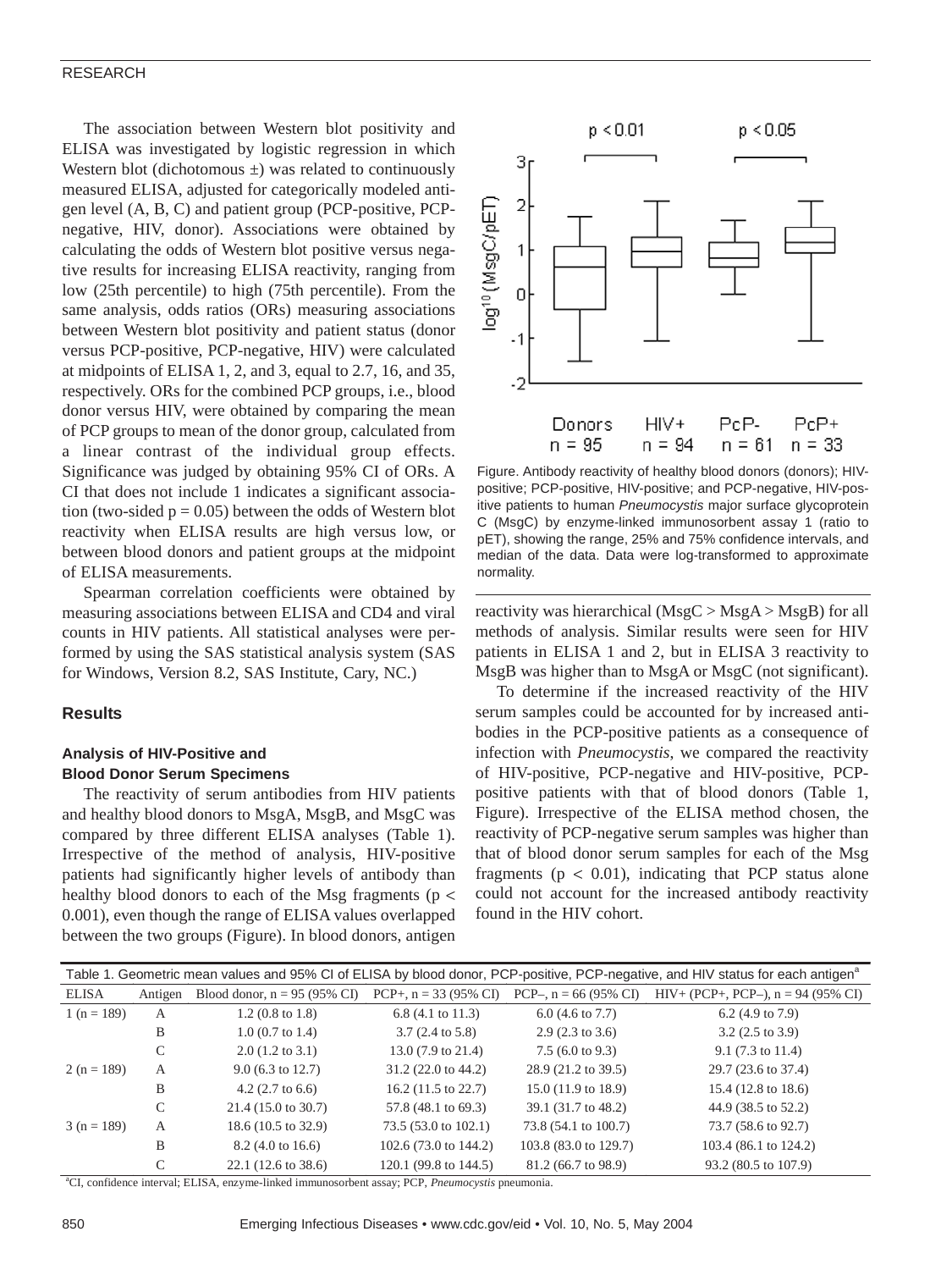PCP-positive patients had significantly higher reactivity to MsgC than PCP-negative patients by all three methods of analysis ( $p < 0.05$ ,  $p < 0.01$ , and  $p < 0.01$  for ELISA 1, 2, and 3, respectively). Reactivity to MsgA or MsgB did not significantly differ between the populations by any method of analysis.

In ELISA 1, MsgC elicited the highest reactivity in both PCP-positive and PCP-negative groups, which was significant when compared to reactivity to MsgB ( $p <$ 0.001 in both groups) but not to MsgA (p nonsignificant in both groups). In ELISA 2, the recognition of MsgC by PCP-positive patients was significantly higher than that of MsgA or MsgB, and MsgA exhibited higher reactivity than MsgB ( $p < 0.01$ , all comparisons). Similarly, in PCPpositive patients, the highest reactivity in ELISA 3 was to MsgC, which was significant when compared to MsgA  $(p < 0.01)$  but not compared to MsgB  $(p > 0.05)$ . In contrast to the other ELISA methods, the highest levels in the PCP-negative group were to MsgB, but this finding was not significant ( $p > 0.05$ ).

# **Correlation between ELISA and Western Blot**

To determine whether a correlation existed between ELISA values and reactivity by Western blot analysis, we compared data obtained by ELISA with Western blot results by logistic regression. As demonstrated by the adjusted ORs and 95% CI, a significant association was found between seropositivity by Western blot and higher ELISA values among HIV-positive patients  $(p < 0.05)$  but not among blood donors (Table 2). This association was found for reactivity to all Msg fragments and all ELISA methods, with the highest association being found for ELISA 3. Significant and positive associations were also found between Western blot reactivity and blood donor/HIV status at ELISA midpoints (geometric mean values shown by ELISA) (Table 3). Again, the highest value was found with ELISA 3.

Tables 2 and 3 show results of logistic regression analyses relating ELISA values and Western blot reactivity in PCP-positive and PCP-negative patients. A significant association was found between increasing ELISA 1 values and Western blot seropositivity in PCP-positive patients

only ( $p < 0.05$ ). Similar results were found for each Msg fragment in each patient group. Also, a significant association between increasing ELISA 2 levels and Western blot positivity in PCP-positive patients was found ( $p < 0.05$ ). The relationship between ELISA 2 measurements and Western blot reactivity varied by Msg fragment in PCPnegative patients; a significant association was found for Msg C only ( $p < 0.05$ , OR = 16.9, 95% CI = 3.6 to 79.7). For ELISA 3, a significant OR was found for both patient groups ( $p < 0.05$ ). Significant and positive associations were also found between Western blot reactivity and blood PCP status at ELISA midpoints (geometric mean values of ELISA) (Table 3), with the highest value found for ELISA 3. Spearman correlations were obtained between ELISA values and CD4+ cell counts or viral titer in PCP-positive and PCP-negative patients. No significant associations were noted (data not shown).

In our earlier study, PCP developed in 9 of the 61 PCPnegative patients after their serum samples had been obtained. None of these persons showed antibodies to MsgC by Western blot. These patients had a geometric mean antibody level in ELISA 1 o f 5.47 (95% CI 2.57 to 11.64) compared with a level of 7.88 (95% CI 6.25 to 9.94) in the 52 PCP-negative patients. Although mean serum levels were not significantly different among patient groups ( $p > 0.05$ ), some trends were interesting. Patients in whom PCP developed subsequent to collecting their specimens had lower antibody levels to MsgC than the other patient groups.

# **Discussion**

Using ELISA, we have compared blood donor and HIV-positive patient serum samples for antibody reactivity to recombinant fragments of *P. jiroveci* Msg. We analyzed the data by three independent methods and found that HIV-positive patients had significantly higher mean serum antibody levels to MsgA, MsgB, and MsgC than healthy blood donors by all methods of analysis. Furthermore, when the HIV-positive patients were separated on the basis of a prior documented episode of PCP, the PCP-positive patients had higher antibody levels to MsgC than the PCP-negative patients by all ELISA methods tested. These results differ from published work (25,26) showing no difference in antibody levels between HIV-positive,

| Table 2. Adjusted odds ratios (95% CI) measuring the associations between Western blot reactivity and ELISA values (25–75<br>percentile increase) among 189 study participants <sup>a,p</sup> |                                         |                             |                         |                                 |  |
|-----------------------------------------------------------------------------------------------------------------------------------------------------------------------------------------------|-----------------------------------------|-----------------------------|-------------------------|---------------------------------|--|
| <b>ELISA</b>                                                                                                                                                                                  | Blood donor, $n = 95 (95\% \text{ CI})$ | $PCP_{+}$ , n = 33 (95% CI) | PCP-. $n = 61$ (95% CI) | HIV, $n = 94 (95\% \text{ CI})$ |  |

| ELISA   | Blood donor, $n = 95 (95\% \text{ CI})$ | $PCP+, n = 33 (95\% CI)$     | PCP-, $n = 61$ (95% CI)     | HIV, $n = 94 (95\% \text{ CI})$ |
|---------|-----------------------------------------|------------------------------|-----------------------------|---------------------------------|
|         | 1.1 $(0.9 \text{ to } 1.4)$             | $5.1$ (2.2 to 11.8)          | 1.4 $(0.8 \text{ to } 2.6)$ | $2.7(1.2 \text{ to } 5.8)$      |
|         | 1.1 $(0.9 \text{ to } 1.4)$             | $20.4(6.4 \text{ to } 65.1)$ | $3.6(2.0 \text{ to } 6.6)$  | 8.6 (4.4 to 16.9)               |
|         | $1.0(0.9 \text{ to } 1.1)$              | $11.6(3.6 \text{ to } 37.9)$ | 7.4 (3.6 to 15.1)           | $9.3$ (4.7 to 18.5)             |
| $2 - 2$ | ---------                               | <b>Manufacturer Service</b>  |                             |                                 |

a CI, confidence interval; ELISA, enzyme-linked immunosorbent assay; PCP, *Pneumocystis* pneumonia.

<sup>b</sup>Odds ratios were obtained by using logistic regression. Positive associations were found between Western blot reactivity and increasing ELISA. Based on 95% confidence intervals, the odds of Western blot reactivity were significantly related (p < 0.05) to increasing ELISA 1, 2, and 3 among PCP+ patients and HIV patients across all antigens. For PCP– patients this result was true for ELISA 2 and 3 only. No significant results were found for the blood donor group.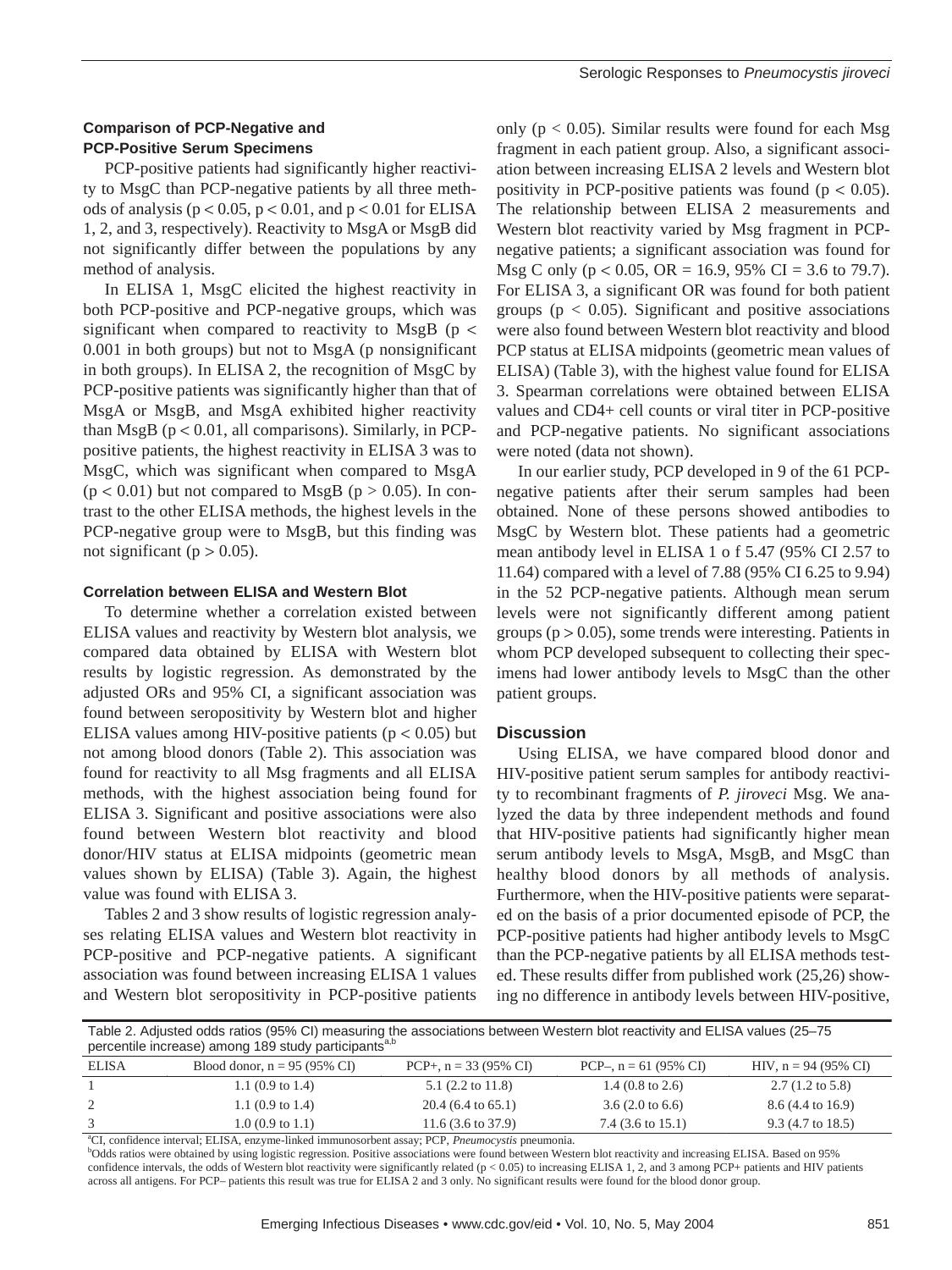# RESEARCH

| <b>ELISA</b>                                                                                                    | Midpoint | Blood donor: $PCP+ (95\% \ CI)$ | Blood donor: PCP– (95% CI)  | Blood donor: HIV (95% CI)   |  |
|-----------------------------------------------------------------------------------------------------------------|----------|---------------------------------|-----------------------------|-----------------------------|--|
|                                                                                                                 | 2.7      | $3.2(1.6 \text{ to } 6.7)$      | $2.2$ (1.4 to 3.5)          | $2.7(1.7 \text{ to } 4.3)$  |  |
|                                                                                                                 | l6       | $5.9$ (2.5 to 14.3)             | $3.2$ (2.0 to 5.3)          | 4.3 $(2.6 \text{ to } 7.4)$ |  |
|                                                                                                                 | 35       | $10.0$ (2.9 to 33.3)            | $9.1(4.4 \text{ to } 20.0)$ | 9.4 (4.6 to 19.3)           |  |
| <sup>a</sup> CI confidence interval: ELISA enzyme linked immunosorbent assay: DCD <i>Proumogystis</i> preumonia |          |                                 |                             |                             |  |

Table 3. Adjusted odds ratios (95% CI) measuring the associations between Western blot reactivity and participant status (blood donor versus PCP-positive, PCP-negative, HIV) among 189 study participants<sup>a,b</sup>

<sup>a</sup>CI, confidence interval; ELISA, enzyme-linked immunosorbent assay; PCP, *Pneumocystis* pneumonia.<br><sup>b</sup>Odds ratios measuring the association between Western blot reactivity and participant status were calculated at the mi

Based on 95% confidence intervals, blood donors had significantly increased odds of Western blot reactivity compared to each patient group (p < 0.05) for each ELISA.

PCP-positive patients; HIV-positive, PCP-negative patients; and healthy controls to recombinant fragments of Msg. The discrepancy in results could be due to differences in study populations, Msg preparations, and methods (28).

At the onset of the study, we decided on three independent methods of analysis of the data in an attempt to standardize the assay. Each method of analysis provides different information about the results of the ELISA, and each method has strengths and weaknesses. The first analysis involved comparing the response to recombinant Msg fragments with the response to protein expressed from the pET vector without insert. The protein expressed from the sequences of the pET vector is an integral part of each Msg recombinant tested, and therefore this method of analysis allows measurement of Msg-specific immune reactivity corrected internally for any reactivity to the vector-derived sequences. The second method of analysis was a comparison of the reactivity to Msg with that of a standard antigen, tetanus toxoid, chosen because it is likely that most adults have been vaccinated against tetanus toxoid and are likely to react with this protein in assay. While this method is consistent when analyzing individual serum samples, one potential problem with this analysis is that the antibody response to tetanus toxoid varies from person to person. This variation means that, when a population is studied, the range of values obtained by this method can be quite large. The third method of analysis was comparing the test serum reactivity to that of a standard serum. Our standard serum was chosen because of clear reactivity to all Msg fragments tested in Western blot analysis. However, this serum responded weakly to MsgB in ELISA. Our choice of standard serum is still valid and is useful for comparing the reactivity to any one of the fragments in different populations. However, the use of this method to compare responses to different Msg fragments must be treated with caution. An alternative approach would be to use a pool of serum samples from several donors chosen for reactivity to the individual Msg fragments.

We have previously shown that MsgB was the most common fragment recognized by blood donors and HIV patients (27), and a significant difference was found in the frequency of recognition of MsgB between donors and HIV-positive patients. In contrast to these results, this

study has shown that MsgC is the antigen with the highest level of reactivity in both the healthy and HIV-positive populations tested. This apparent discrepancy between assays is probably due to the nature of the epitopes recognized in the different assays, since the recombinant antigens were reduced and denatured during testing by Western blot analysis but not in ELISA. The lack of strict concordance in recognition of Msg fragments in ELISA and Western blot has also been seen by other groups (15,26) However, we did find a significant association between ELISA antibodies and Western blot seropositivity in HIV-positive patients but not in blood donors. Using regression analysis, we calculated ORs measuring the association of Western blot positivity and study participant (blood donor vs. HIV) status at the midpoint of each ELISA. These results showed a significantly greater likelihood of being Western blot–positive among blood donors than HIV patients. These data can be explained by several factors. First, 84% of our blood donors, but only 66% of the HIV patients ( $p = 0.003$ ), responded to at least one of the three Msg fragments. Second, blood donors have consistently lower ELISA values than HIV patients. Third, blood donors exhibit larger standard deviations than HIV patients in their ELISA values, suggesting they have a more heterogeneous antibody response in terms of affinity for Msg epitopes. The association between Western blot positivity and ELISA values is probably not due to the PCP-positive patients' response, as PCP-negative patients also showed an association in two of the three ELISA methods.

Despite their lower Western blot seropositivity rate, HIV patients had significantly higher mean serum antibody levels to MsgA, MsgB, and MsgC than healthy blood donors by both methods of ELISA analysis. That HIV-positive patients should have higher levels of antigen-specific reactivity than healthy blood donors is surprising. One possible explanation is that HIV-positive patients may come into contact with *Pneumocystis* more frequently or for longer periods of time before the organism is cleared from the lungs (1). While this exposure to *Pneumocystis* may not result in overt PCP, the immune system likely takes longer to clear the organisms from the lung, allowing responses to new or subdominant epitopes to develop. In contrast, these responses would be absent or diminished in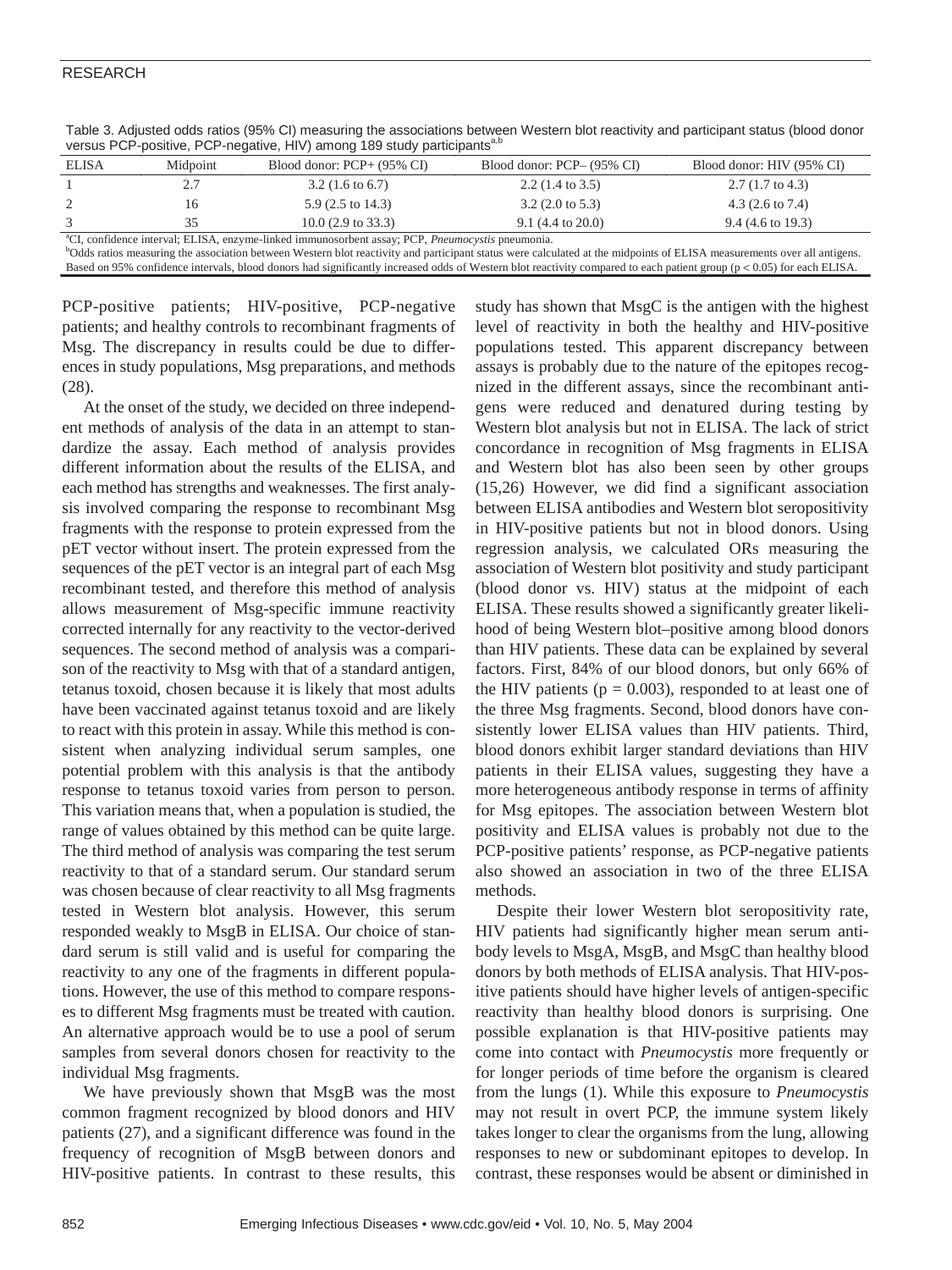healthy populations, who would clear *Pneumocystis* from the lungs more quickly. Therefore, the higher response in HIV-positive patients could be due to the accumulated responses to multiple epitopes, whereas the responses in healthy blood donors may be limited to immunodominant epitopes. An alternative explanation may be that the elevated levels of reactivity seen in HIV-positive serum are specific for the IgG isotypes and that the elevated levels of the isotype profile of Msg-specific antibodies may be skewed in healthy persons and HIV-positive patients.

This study shows that PCP-positive patients have higher antibodies to MsgC than PCP-negative patients by all ELISA methods. Furthermore, nine HIV patients in whom PCP developed after their serum specimens had been obtained and who did not have antibodies to MsgC by Western blot (27) had lower levels of antibodies to MsgC in this study. Overall, a hierarchy appeared to exist in the level of serum antibodies to MsgC by ELISA: highest in PCP-positive patients, next highest in PCP-negative patients, and lowest in blood donors.

Humoral immunity has long been thought to have little role in host defenses against *Pneumocystis* because PCP develops in many patients despite preexisting antibodies to the organism (8). Yet considerable evidence, mainly from animal models, now suggests that B cells contribute to these host defenses (2). Also of interest is that some serologic studies have shown decreased antibody levels or production before a person acquires PCP or increased antibody levels after a patient recovers from PCP (6,8,23,29–34). Our data suggest that analysis of the immune reactivity to Msg fragments, MsgC in particular, may be important in understanding differences between patient populations and may lead to identifying epitopes linked to protection from or susceptibility to PCP in populations at risk.

#### **Acknowledgments**

This work was supported by the Medical Research Service, Department of Veterans Affairs, and by the Public Service contracts AI 75319 and AI 25467 and grant RO1 HL64570 from the National Institutes of Health.

Dr. Daly holds a Ph.D. in molecular genetics, biochemistry, and microbiology. His research interests have included viral immunology and viral and tumor immunology. He has been a research associate at the University of Cincinnati since 1998, where he has been studying immune responses to *Pneumocystis*.

#### **References**

- 1. Wakefield AE. *Pneumocystis carinii*. Br Med Bull 2002;61:175–88.
- 2. Walzer PD. Immunological features of *Pneumocystis carinii* infection
- in humans. Clin Diagn Lab Immunol 1999;6:149–55.
- 3. Stringer JR, Beard CB, Miller RF, Wakefield AE. A new name (*Pneumocystis jiroveci*) for *Pneumocystis* from humans. Emerg Infect Dis 2002;8:891–6.
- 4. Meuwissen JH, Tauber I, Leeuwenberg AD, Beckers PJ, Sieben M. Parasitologic and serologic observations of infection with *Pneumocystis* in humans. J Infect Dis 1977;136:43–9.
- 5. Pifer LL, Hughes WT, Stagno S, Woods D. *Pneumocystis carinii* infection: evidence for high prevalence in normal and immunosuppressed children. Pediatrics 1978;61:35–41.
- 6. Peglow SL, Smulian AG, Linke MJ, Pogue CL, Nurre S, Crisler J, et al. Serologic responses to *Pneumocystis carinii* antigens in health and disease. J Infect Dis 1990;161:296–306.
- 7. Vargas SL, Hughes WT, Santolaya ME, Ulloa AV, Ponce CA, Cabrera CE, et al. Search for primary infection by *Pneumocystis carinii* in a cohort of normal, healthy infants. Clin Infect Dis 2001;32:855–61.
- 8. Smulian AG, Walzer PD. Serological studies of *Pneumocystis carinii* infection. In: Walzer PD, editor. *Pneumocystis carinii* pneumonia. New York: Marcel Decker; 1994. p. 141–51.
- 9. Garbe TR, Stringer JR. Molecular characterization of clustered variants of genes encoding major surface antigens of human *Pneumocystis carinii*. Infect Immun 1994;62:3092–101.
- 10. Maddison SE, Hayes GV, Ivey MH, Tsang VC, Slemenda SB, Norman LG. Fractionation of *Pneumocystis carinii* antigens used in an enzyme-linked immunosorbent assay for antibodies and in the production of antiserum for detecting *Pneumocystis carinii* antigenemia. J Clin Microbiol 1982;15:1029–35.
- 11. Pifer LL, Woods DR, Edwards CC, Joyner RE, Anderson FJ, Arheart K. *Pneumocystis carinii* serologic study in pediatric acquired immunodeficiency syndrome. Am J Dis Child 1988;142:36–9.
- 12. Chatterton JM, Joss AW, Pennington TH, Ho-Yen DO. Usefulness of rat-derived antigen in the serodiagnosis of *Pneumocystis carinii* infection. J Med Microbiol 1999;48:681–7.
- 13. Buhl L, Settnes OP, Andersen PL. Antibodies to *Pneumocystis carinii* in Danish blood donors and AIDS patients with and without *Pneumocystis carinii* pneumonia. APMIS 1993;101:707–10.
- 14. Nielsen PB, Mojon M. Enzyme-linked immunosorbent assay compared with indirect immunofluorescence test for detection of *Pneumocystis carinii* specific immunoglobulins G, M, and A. APMIS 1988;96:649–54.
- 15. Smulian AG, Sullivan DW, Linke MJ, Halsey NA, Quinn TC, MacPhail AP, et al. Geographic variation in the humoral response to *Pneumocystis carinii*. J Infect Dis 1993;167:1243–7.
- 16. Leigh TR, Millett MJ, Jameson B, Collins JV. Serum titres of *Pneumocystis carinii* antibody in health care workers caring for patients with AIDS. Thorax 1993;48:619–21
- 17. Lidman C, Olsson M, Bjorkman A, Elvin K. No evidence of nosocomial *Pneumocystis carinii* infection via health care personnel. Scand J Infect Dis 1997;29:63–4.
- 18. Lundgren B, Elvin K, Rothman LP, Ljungstrom I, Lidman C, Lundgren JD. Transmission of *Pneumocystis carinii* from patients to hospital staff. Thorax 1997;52:422–4.
- 19. Giron JA, Martinez S, Walzer PD. Should inpatients with *Pneumocystis carinii* be isolated? Lancet 1982;320:46.
- 20. Ruebush TK 2nd, Weinstein RA, Baehner RL, Wolff D, Bartlett M, Gonzles-Crussi F, et al. An outbreak of pneumocystis pneumonia in children with acute lymphocytic leukemia. Am J Dis Child 1978;132:143–8.
- 21. Singer C, Armstrong D, Rosen PP, Schottenfeld D. *Pneumocystis carinii* pneumonia: a cluster of eleven cases. Ann Intern Med 1975;82:772–7.
- 22. Stringer JR, Keely SP. Genetics of surface antigen expression in *Pneumocystis carinii*. Infect Immun 2001;69:627–39.
- 23. Lundgren B, Lundgren JD, Nielsen T, Mathiesen L, Nielsen JO, Kovacs JA. Antibody responses to a major *Pneumocystis carinii* antigen in human immunodeficiency virus–infected patients with and without *P. carinii* pneumonia. J Infect Dis 1992;165:1151–5.